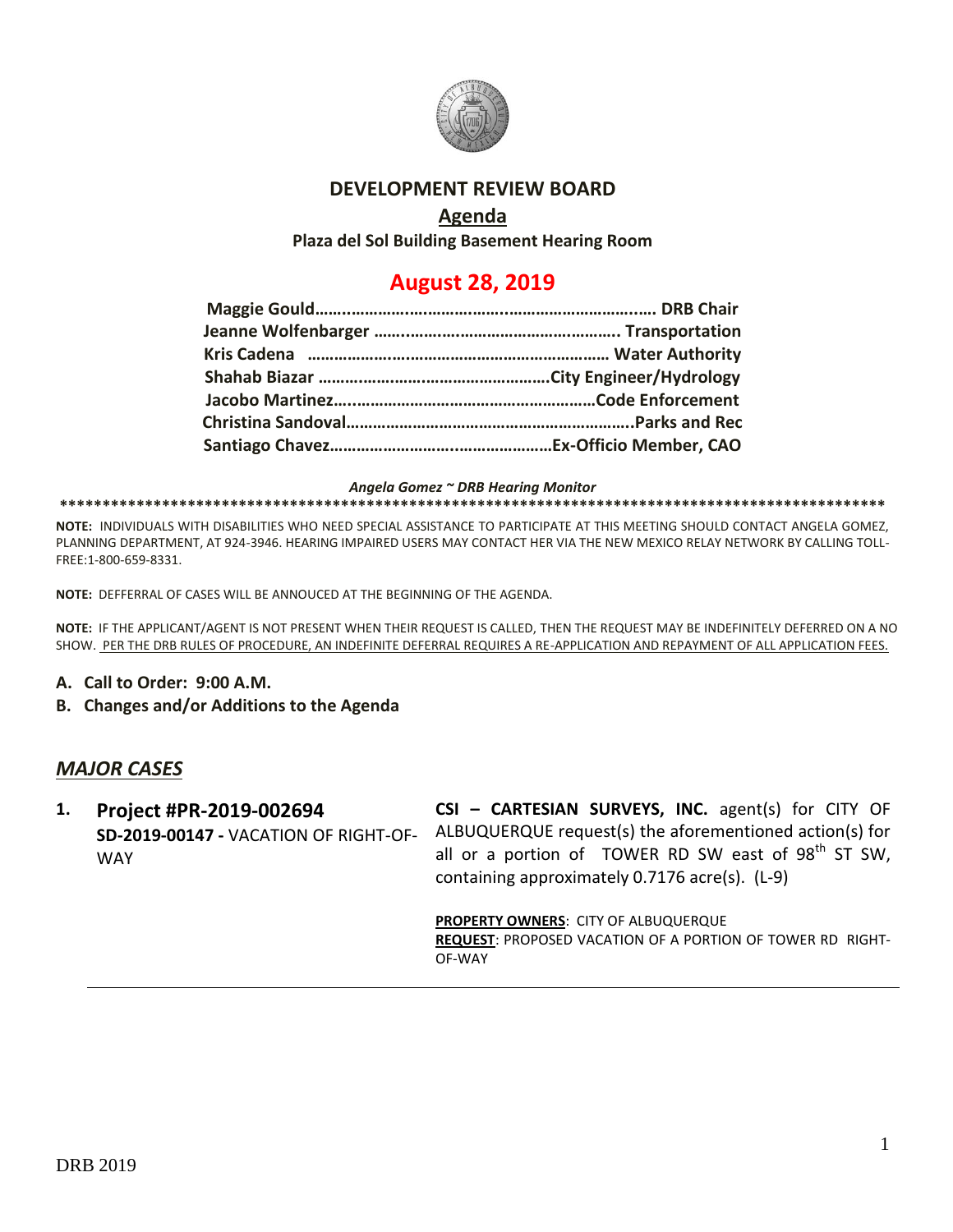| 2. | Project #PR-2018-001991<br>(1010401/1004404)<br>SI-2019-00254 - SITE PLAN AMENDMENT                                                                                                                                                                                                                                                                                                                                                 | <b>CONSENSUS PLANNING, INC.</b> agent(s) for PV TRAILS, LLC<br>request(s) the aforementioned action(s) for all or a portion<br>of LOTS 1-32 and TRACTS A, C, D, and OS-3A, VALLE PRADO<br>UNIT 1; LOTS 1 - 29 VALLE PRADO UNIT 2; LOTS 1-24 and<br>TRACTS A and B VALLE PRADO UNIT 3, TRACTS H1 and H2;<br>TRACT 6 THE TRAILS UNIT 3A; and TRACT C VALLE PRADO<br>UNIT 3 (AKA KNOWN AS VALLE PRADO), zoned R1-B,<br>located on WOODMONT AVE NW west of RAINBOW BLVD<br>NW and south of PASEO DEL NORTE NW, containing<br>approximately 39.43 acre(s). (C-9)[Deferred from 8/21/19]<br>PROPERTY OWNERS: PV TRAILS ALBUQUERQUE LLC<br>REQUEST: AMENDMENT TO SITE PLAN TO ADD 8 RESIDENTIAL LOTS |
|----|-------------------------------------------------------------------------------------------------------------------------------------------------------------------------------------------------------------------------------------------------------------------------------------------------------------------------------------------------------------------------------------------------------------------------------------|-----------------------------------------------------------------------------------------------------------------------------------------------------------------------------------------------------------------------------------------------------------------------------------------------------------------------------------------------------------------------------------------------------------------------------------------------------------------------------------------------------------------------------------------------------------------------------------------------------------------------------------------------------------------------------------------------|
| 3. | Project #PR-2018-001991<br>(1004404)<br><b>SD-2019-00026 - PRELIMINARY PLAT</b><br>VA-2019-00033 - TEMPORARY DEFERRAL<br>OF SIDEWALK<br><b>SD-2019-0027 - VACATION OF</b><br>TEMPORARY PUBLIC DRAINAGE<br><b>EASEMENT</b>                                                                                                                                                                                                           | PRICE LAND AND DEVELOPMENT GROUP agent(s) for PV<br>TRAILS ALBUQUERQUE, LLC request(s) the aforementioned<br>action(s) for all or a portion of TRACT 6 BULK LAND PLAT OF<br>THE TRAILS UNIT 3A & TRACT C CORRECTION PLAT OF<br>VALLE PRADO UNIT 3 (AKA VALLE PRADO UNITS 4 & 5),<br>zoned R-1B, located on WOODMONT AVE between<br>RAINBOW AVE and PASEO DEL NORTE BLVD, containing<br>approximately 15.52 acre(s). (C-9) [Deferred from 2/13/19, 3/6/19,<br>3/20/19, 3/27/19, 4/10/19, 5/8/19, 6/5/19, 6/26/19, 7/31/19, 8/21/19]<br>PROPERTY OWNERS: PV TRAILS ALBUQUERQUE LLC<br><b>REQUEST: PRELIMINARY PLAT FOR 93 RESIDENTIAL LOTS</b>                                                  |
| 4. | Project #PR-2019-002661<br>(1000575)<br>SD-2019-00134 - VACATION OF PUBLIC<br>EASEMENT<br>SD-2019-00135 - VACATION OF PUBLIC<br><b>EASEMENT</b><br>SD-2019-00136 - VACATION OF PUBLIC<br><b>EASEMENT</b><br>SD-2019-00137 - VACATION OF PUBLIC<br><b>EASEMENT</b><br>SD-2019-00138 - VACATION OF PRIVATE<br><b>EASEMENT</b><br>SD-2019-00139 - PRELIMINARY/FINAL<br><b>PLAT</b><br>SD-2019-00140 - PRELIMINARY/FINAL<br><b>PLAT</b> | <b>BOHANNAN HUSTON INC.</b> agent(s) for <b>PRESBYTERIAN</b><br>HEALTHCARE SERVICES request(s) the aforementioned<br>action(s) for all or a portion of LOTS 1-A THRU 4-A AND 5-9<br>PRESBYTERIAN HOSPITAL-MAIN CAMPUS PHASE ONE,<br>zoned MX-H, located at 1100 CENTRAL AV SE east of I-25<br>and north of LEAD AVE SE, containing approximately<br>11.9575 acre(s). (K-15)[Deferred from 7/31/19, 8/21/19]<br>PROPERTY OWNERS: PRESBYTERIAN HEALTHCARE SERVICES<br>REQUEST: VACATIONS OF VARIOUS EASEMENTS AND REPLAT                                                                                                                                                                        |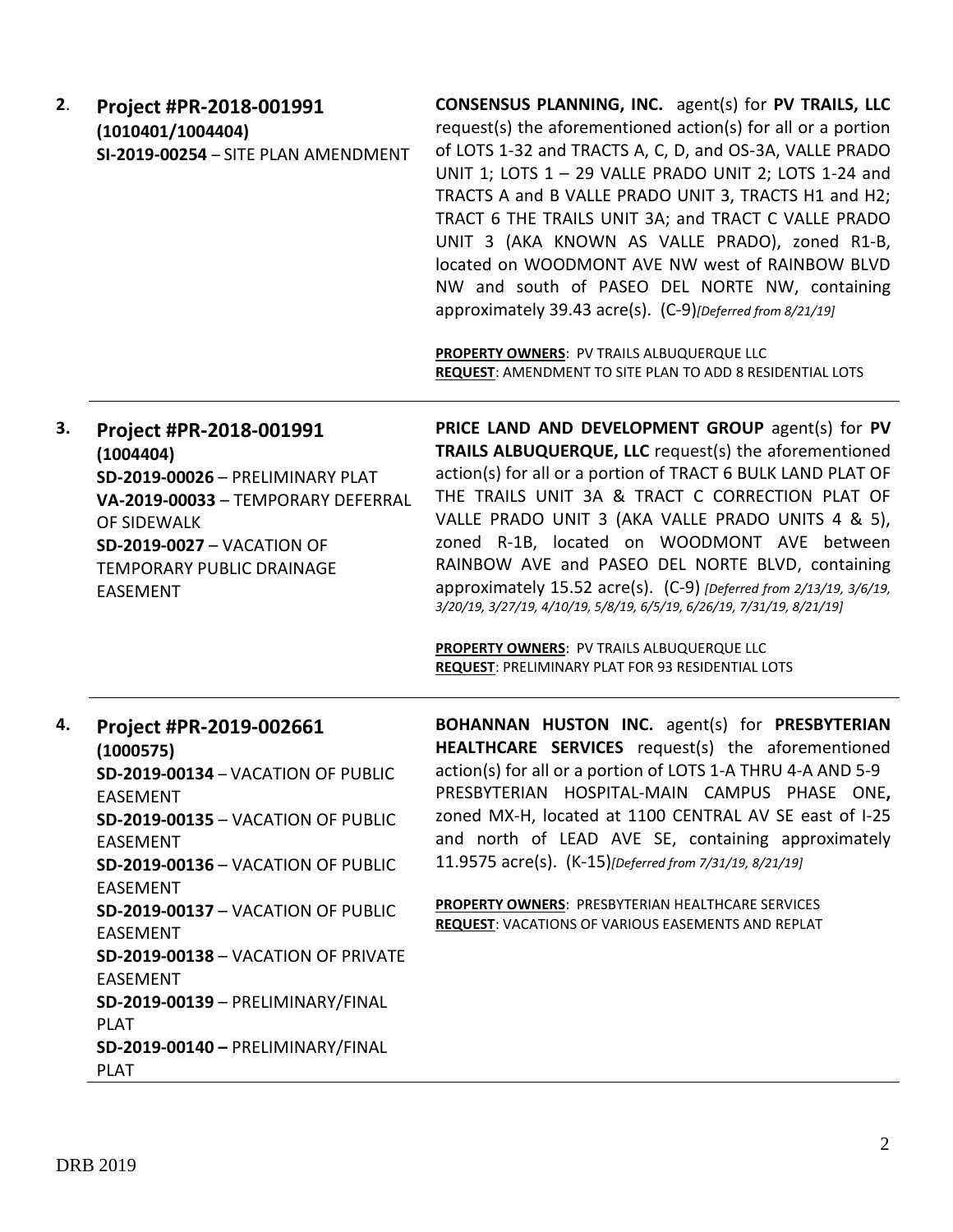**5. Project #PR-2019-002423 SI-2019-00130** - SITE PLAN

**SCOTT ANDERSON** agent(s) for **JIM ACHEN** request(s) the aforementioned action(s) for all or a portion of LOT 11, BLOCK 29, NORTH ALBUQUERQUE ACRES TRACT A UNIT B, zoned NR-BP, located at 6504 ALAMEDA BLVD NE, west of LOUISIANA BLVD NE, containing approximately 0.89acre(s). (C-18) *[Deferred from 6/12/19, 7/10/19, 7/24/19, 8/21/19]*

**PROPERTY OWNERS**: ACHEN JAMES R TRUSTEE ACHEN FAMILY RVT **REQUEST**: SITE PLAN FOR A 8,125 SF WAREHOUSE/OFFICE BUILDING

#### *MINOR CASES*

**6. Project #PR-2018-001225 SD-2019-00155** – PRELIMINARY/FINAL PLAT **ARCH + PLAN LAND USE CONSULTANTS** agent(s) for **KIRK AND JOYCE WESSELINK** request(s) the aforementioned action(s) for all or a portion of TRACT 493, TOWN OF ATRISCO GRANT UNIT 7, zoned R-1C, located on 1119 86<sup>TH</sup> ST SW between SAGE RD SW and SAPPHIRE ST SW containing approximately 4.89 acre(s). (M-9)

> **PROPERTY OWNERS**: WESSELINK KIRK A & JOYCE D **REQUEST:** SUBDIVIDE 1 LOT INTO 5 LOTS

**7. Project #PR-2019-002697 SD-2019-00153** - PRELIMINARY/FINAL PLAT **VA-2019-00273 –** WAIVER- DPM **JAG PLANNING AND ZONING, LLC** agent(s) for **BOB BAUDER** request(s) the aforementioned action(s) for all or a portion of TRACT A-1 PLAT OF TRACTS A-1, A-2 & A-3 GORLAND SQUARE**,** zoned NR-LM, located SUSAN AVE SE east of WYOMING BLVD SE, containing approximately .724 acre(s). (L-20)

> **PROPERTY OWNERS**: BAUDER ROBERT & SALLY A **REQUEST**: SUBDIVIDE 1 TRACT INTO 2 TRACTS + SIDEWALK WAIVER

**8. Project #PR-2018-001457 SD-2019-00154** – PRELIMINARY/FINAL PLAT

**ARCH + PLAN LAND USE CONSULTANTS** agent(s) for **CARL HAWKINS** request(s) the aforementioned action(s) for all or a portion of LOT 13-A PLAT OF LOTS 12-A & 13-A MAJOR ACRES**,** zoned R-1D, located at 924 MAJOR AV NW east of  $12<sup>th</sup>$  St NW and south of CANDELARIA RD NW, containing approximately 0.8152 acre(s). (G-14) *(Sketch Plat August 22, 2018)*

**PROPERTY OWNERS**: HAWKINS CARL P **REQUEST**: CREATE 2 LOTS FROM 1 EXISTING LOT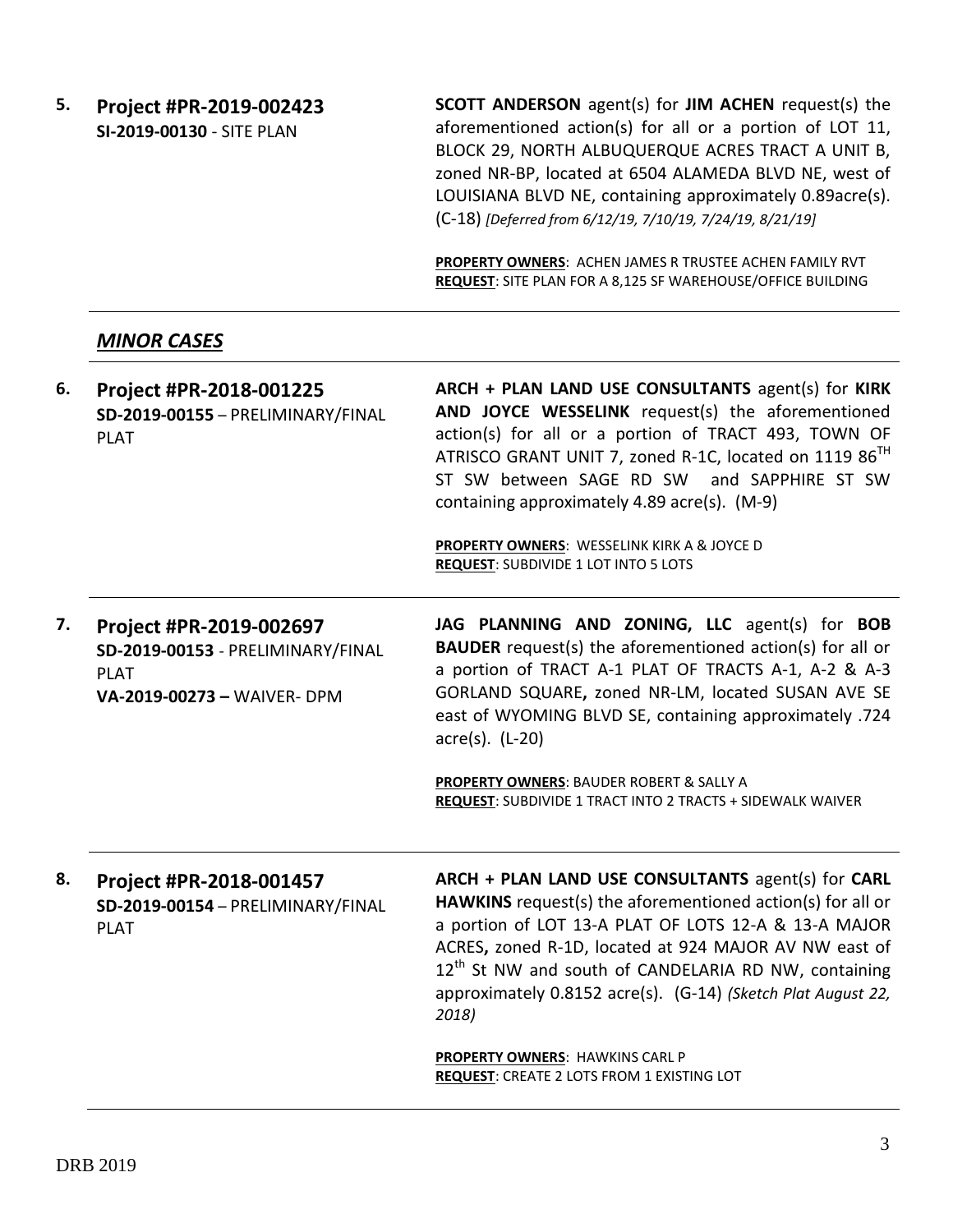| 9.  | Project #PR-2018-001541<br>SD-2019-00130 - PRELIMINARY/FINAL<br><b>PLAT</b> | ALDRICH LAND SURVEYING agent(s) for ALAMO CENTER<br>LLC request(s) the aforementioned action(s) for all or a<br>portion of TRACTS E-1 ALAMEDA WEST, zoned NR-C,<br>located at 10131 COORS BLVD NW, north of SEVEN BAR<br>LOOP NW and south of OLD AIRPORT AV NW containing<br>approximately 11.6063 acre(s). (B-14)[Deferred from 7/24/9,<br>8/7/19, 8/21/19]                                               |  |
|-----|-----------------------------------------------------------------------------|-------------------------------------------------------------------------------------------------------------------------------------------------------------------------------------------------------------------------------------------------------------------------------------------------------------------------------------------------------------------------------------------------------------|--|
|     |                                                                             | PROPERTY OWNERS: ALAMO CENTER LLC<br><b>REQUEST: DIVIDE 1 TRACT INTO 2 TRACTS</b>                                                                                                                                                                                                                                                                                                                           |  |
|     | SKETCH PLAT                                                                 |                                                                                                                                                                                                                                                                                                                                                                                                             |  |
| 10. | Project #PR-2019-002758<br>PS-2019-00072 - SKETCH PLAT                      | <b>COMMUNITY SCIENCES CORPORATION</b><br>$agent(s)$ for<br>MIRIAM M. RAND request(s) the aforementioned action(s)<br>for all or a portion of LOT 5 PLAT OF LOTS 1 THROUGH 5<br>CORIANDA COURT (A REPLAT OF PORTIONS OF LOT 24<br>ALVARADO GARDENS), zoned MX-L, located at 2619<br>CORIANDA CT NW north of MATTHEW AVE NW and west of<br>GREIGOS DRAIN, containing approximately .6937 acre(s).<br>$(G-13)$ |  |
|     |                                                                             | PROPERTY OWNERS: RAND MIRIAM M & PORTER ONA<br><b>REQUEST: SUBDIVIDE 1 LOT INTO 2</b>                                                                                                                                                                                                                                                                                                                       |  |
| 11. | Project #PR-2019-002766<br>(1003421)<br>PS-2019-00078- SKETCH PLAT          | ARCH + PLAN LAND USE CONSULTANTS agent(s) for FIRST<br>FINANCIAL CREDIT UNION request(s) the aforementioned<br>action(s) for all or a portion of TRACT 1A-2-A-2 AND 1A-2-A-<br>3 PLAT OF TRACTS 1A-2-A-1, 1A-2-A-2 & 1A-2-A-3<br>RENAISSANCE CENTER located at 4910 UNION WAY DR NE,<br>zoned MX-M, containing approximately 12.56 acre(s). (F-<br>16)                                                      |  |
|     |                                                                             | PROPERTY OWNERS: FIRST FINANCIAL CREDIT UNION<br>REQUEST: REPLAT THE EXISTING 2 TRACTS INTO 2 NEW TRACTS                                                                                                                                                                                                                                                                                                    |  |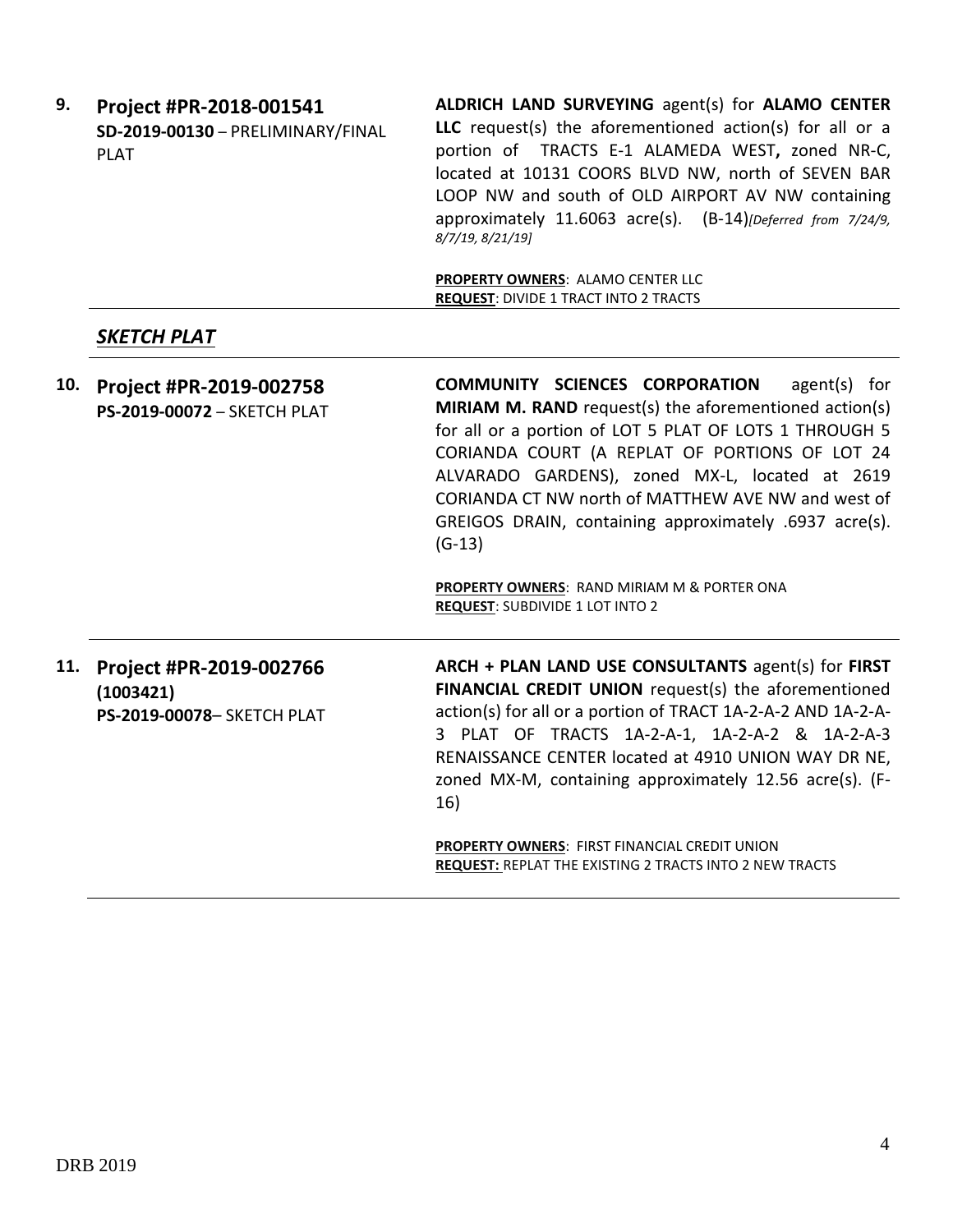| 12. | Project #PR-2018-001429<br>PS-2019-00077 - SKETCH PLAT | ARCH + PLAN LAND USE CONSULTANTS agent(s) for DOS<br>VIENTOS LLC/ETG PROPERTIES LLC request(s) the<br>aforementioned action(s) for all or a portion of TRACT 15-A,<br>16 & B, BLOCK 2 AND LOTS 1-5, BLOCK 6, COMMERCIAL<br>ADDITION AND TRACT 198 AND 199-A, MRGCD MAP 37<br>AND TRACTS 9-13, BLOCK A, BENNET ADDITION, zoned NR-<br>LM, located on JOHN ST NE west LOMAS BLVD NE and<br>ROMA AVE NE, containing approximately 2.72 acre(s). (J-<br>14) |
|-----|--------------------------------------------------------|---------------------------------------------------------------------------------------------------------------------------------------------------------------------------------------------------------------------------------------------------------------------------------------------------------------------------------------------------------------------------------------------------------------------------------------------------------|
|     |                                                        | PROPERTY OWNERS: DOS VIENTOS LLC, ETG PROPERTIES LLC<br>REQUEST: CONSOLIDATE EXISITNG TRACTS/LOTS INTO 6 TRACTS<br>/VACATION OF RIGHT-OF-WAY                                                                                                                                                                                                                                                                                                            |
| 13. | Project #PR-2019-002764<br>PS-2019-00075 - SKETCH PLAT | <b>COSME JAQUEZ</b> request(s) the aforementioned action(s)<br>for all or a portion of LOT 4-8 ORIGINAL TOWNSITE OF<br>WESTLAND, zoned MX-M, located at north of CENTRAL AVE<br>NW and west of 90 <sup>th</sup> ST NW, containing approximately 1.15<br>$\arccos(5)$ . $(K-9)$                                                                                                                                                                          |
|     |                                                        | PROPERTY OWNERS: BARBER VAN & CHERYL L TRUSTEES BARBER LVT<br><b>REQUEST: CONSOLIDATE 5 LOTS INTO 1</b>                                                                                                                                                                                                                                                                                                                                                 |
| 14. | Project #PR-2019-002762<br>PS-2019-00073 - SKETCH PLAT | CSI - CARTESIAN SURVEYS INC. agent(s) for AHMET &<br>MARTHA TIRYAKI request(s) the aforementioned action(s)<br>for all or a portion of LOTS 13-20 BLOCK 27 TIJERAS PLACE,<br>zoned MX-T, located on LA VETA DR NE south of ZIA RD NE,<br>containing approximately 0.4596 acre(s). (K-18)<br>PROPERTY OWNERS: FIRST SECURITY II MANAGEMENT INC                                                                                                           |
|     |                                                        | <b>REQUEST: CONSOLIDATE 8 LOTS INTO 1 LOT</b>                                                                                                                                                                                                                                                                                                                                                                                                           |
| 15. | Project #PR-2019-002763<br>PS-2019-00074 - SKETCH PLAT | <b>CSI</b><br><b>CARTESIAN</b><br><b>SURVEYS</b><br>INC.<br>agent(s)<br>for<br>ALBUQUERQUE INDIAN CENTER INC. request(s) the<br>aforementioned action(s) for all or a portion of LOTS 5-14<br>BLOCK 3 UNITY ADDITION, located on ZUNI RD SE between<br>TEXAS ST SE and TENNESSEE ST<br>SE, containing<br>approximately 1.5450 acre(s). (K-19)                                                                                                           |
|     |                                                        | PROPERTY OWNERS: ALBUQUERQUE INDIAN CENTER INC<br><b>REQUEST: CONSOLIDATE 8 LOTS INTO 2 LOTS</b>                                                                                                                                                                                                                                                                                                                                                        |